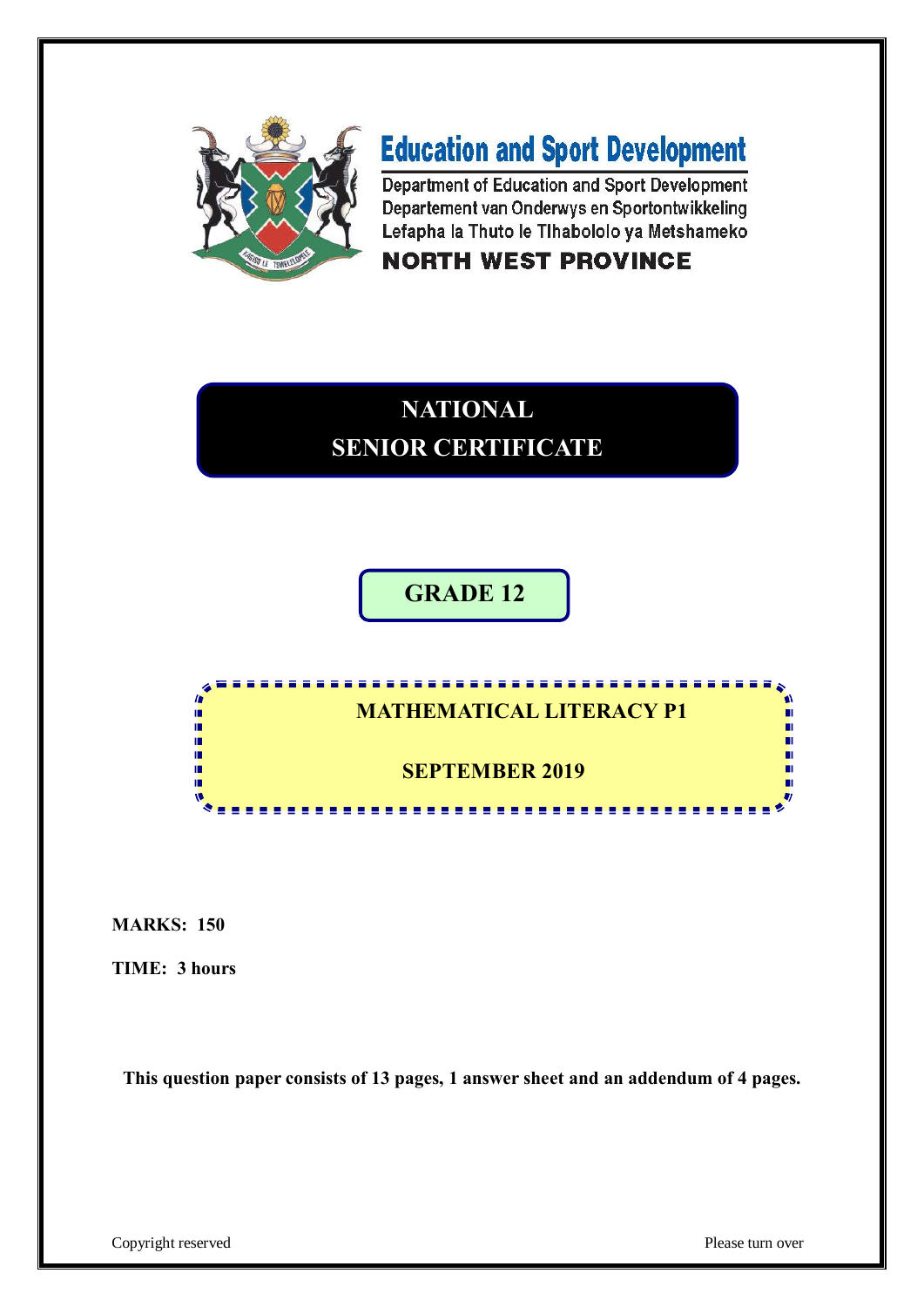# **INSTRUCTIONS AND INFORMATION**

- 1. This question paper consists of FIVE questions. Answer ALL the questions.
- 2. ANSWER SHEET: Write your name in the spaces provided and hand in your ANSWER SHEET with your ANSWER BOOK.
- 3. Use the ADDENDUM as follows:
	- Use ANNEXURE A to answer Question 2.1
	- · Use ANNEXURE B to answer Question 4.1
	- Use ANNEXURE C to answer Question 4.2
- 4. Number your answers correctly according to the numbering system used in this question paper.
- 5. An approved calculator (non-programmable and non-graphical) may be used unless stated otherwise.
- 6. Show ALL calculations clearly.
- 7. Round-off ALL final answers appropriately according to the given context, unless stated otherwise.
- 8. Indicate units of measurement, where applicable.
- 9. Start EACH question on a NEW page.
- 10. Write neatly and legibly.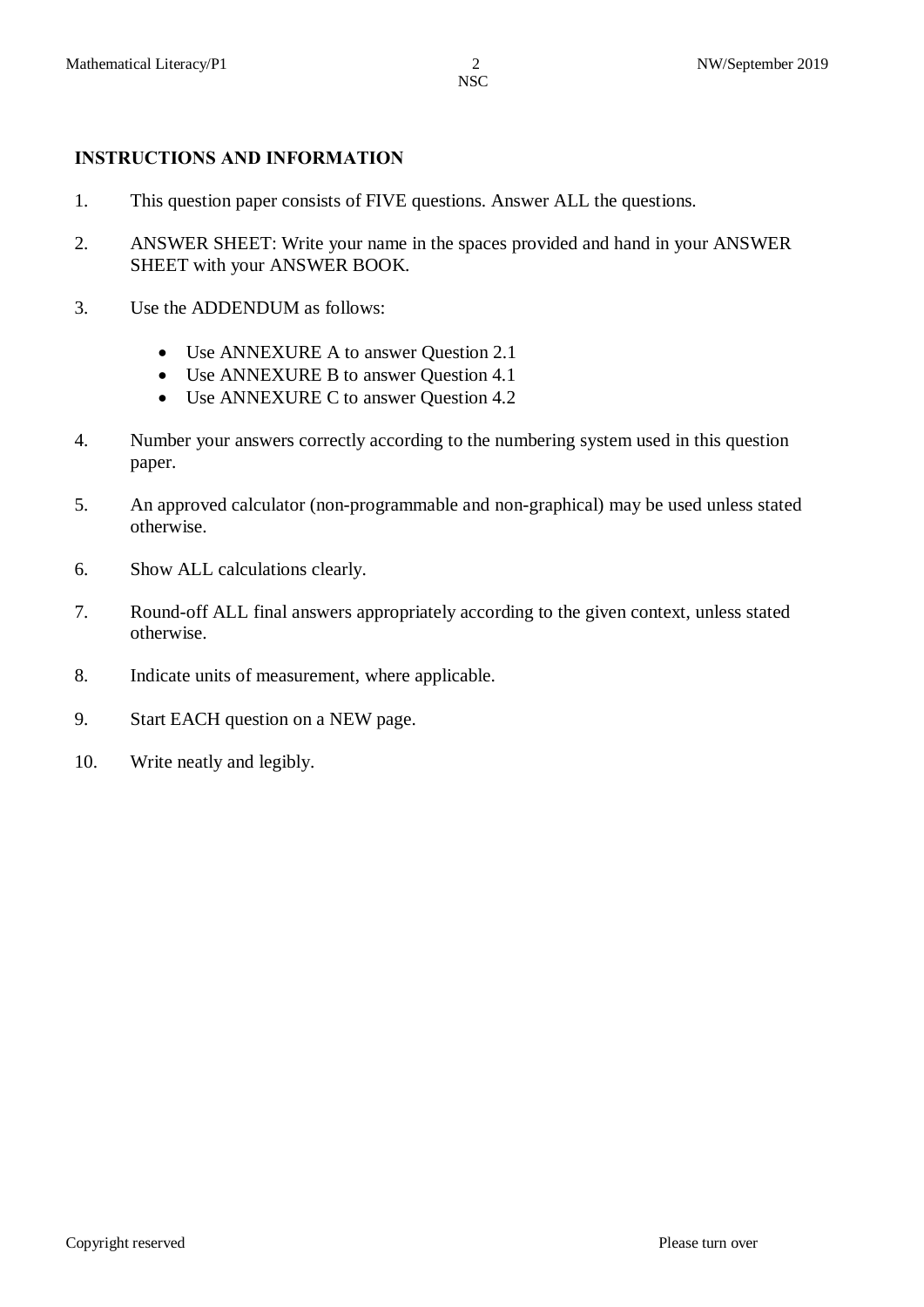# **QUESTION 1**



1.1 The graph below represents the monthly expenses for the Jacobs family household.

Study the graph above and answer the questions that follow.

| 1.1.1 | Identify the type of graph used above.                                                                                                                                         | (2) |
|-------|--------------------------------------------------------------------------------------------------------------------------------------------------------------------------------|-----|
| 1.1.2 | Calculate the total amount that the Jacobs household needs to budget for<br>each month.                                                                                        | (2) |
| 1.1.3 | Arrange the amounts of the budgeted items in descending order.                                                                                                                 | (2) |
| 1.1.4 | Measure the length of the $\delta$ School Feeso bar in mm.                                                                                                                     | (2) |
| 1.1.5 | Mrs Jacobs earns a nett monthly income of R11 335 and Mr Jacobs earns a<br>nett monthly income of R14 363.<br>Determine the total nett monthly income of the Jacobs household. | (2) |
| 1.1.6 | Define the term <i>nett income</i> .                                                                                                                                           | (2) |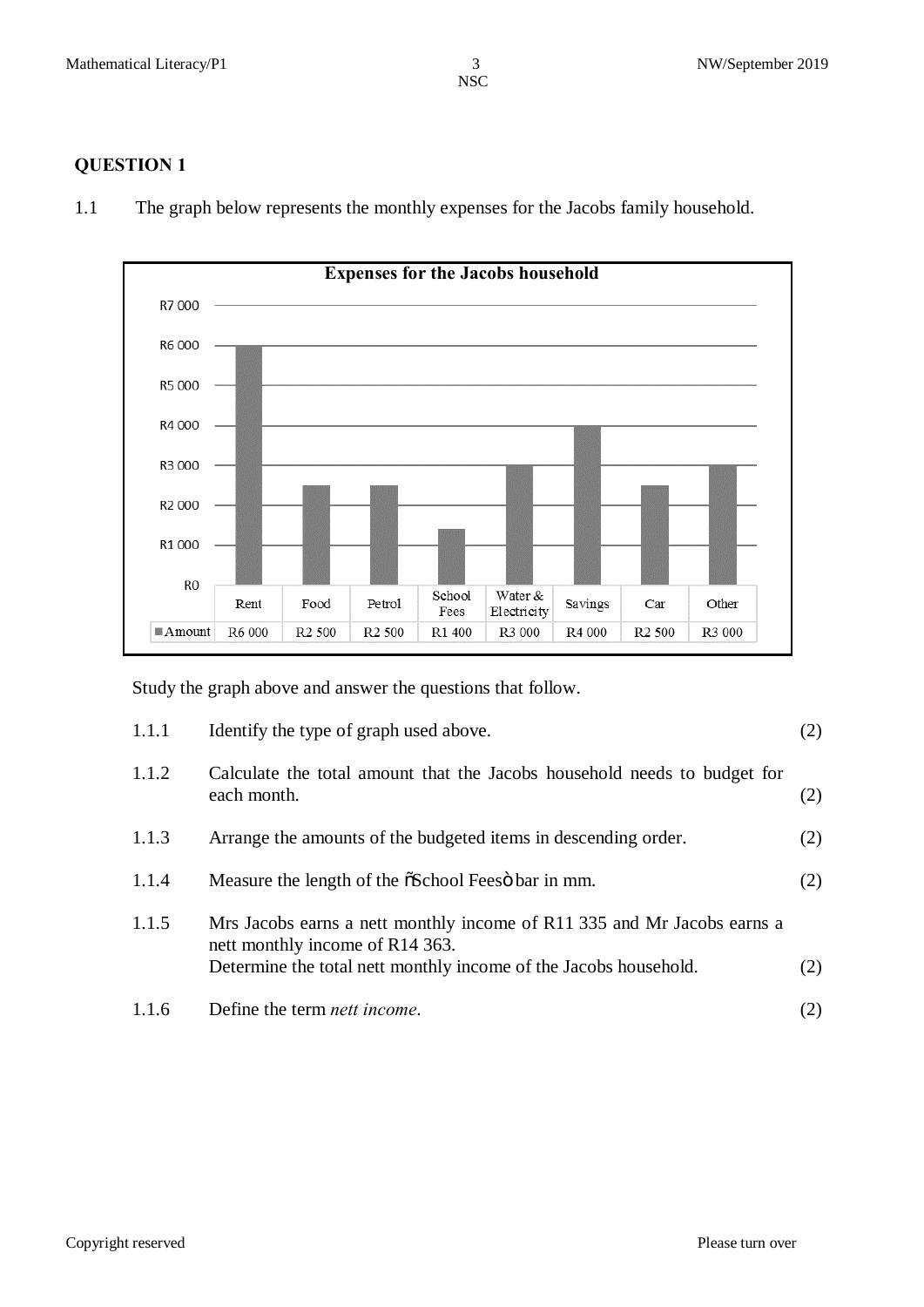1.2 Mr Jacobs wants to buy a new luggage bag for his holiday to the Kruger National Park. He found the two advertisements below while searching the internet.

| <b>OCTOLITE CARRY ON</b>              | <b>AMERICAN TOURISTER</b> |
|---------------------------------------|---------------------------|
|                                       |                           |
| <b>Scale: 1:50</b>                    | <b>Scale: 1:75</b>        |
| Selling price:                        | Selling price:            |
| R <sub>2</sub> 499 (15% VAT included) | R1 999 (15% VAT excluded) |

Study the two options above and answer the questions that follow.

| 1.2.1 | Write out the acronym $VAT$ in full.                        | (2) |
|-------|-------------------------------------------------------------|-----|
| 1.2.2 | Calculate the total VAT charged on the American tourister.  | (2) |
| 1.2.3 | Explain the meaning of the scale for the Octolite Carry On. | (2) |
| 1.2.4 | Determine the number of wheels on the American Tourister.   | (2) |
| 1.2.5 | Define <i>selling price</i> in the above context.           | (2) |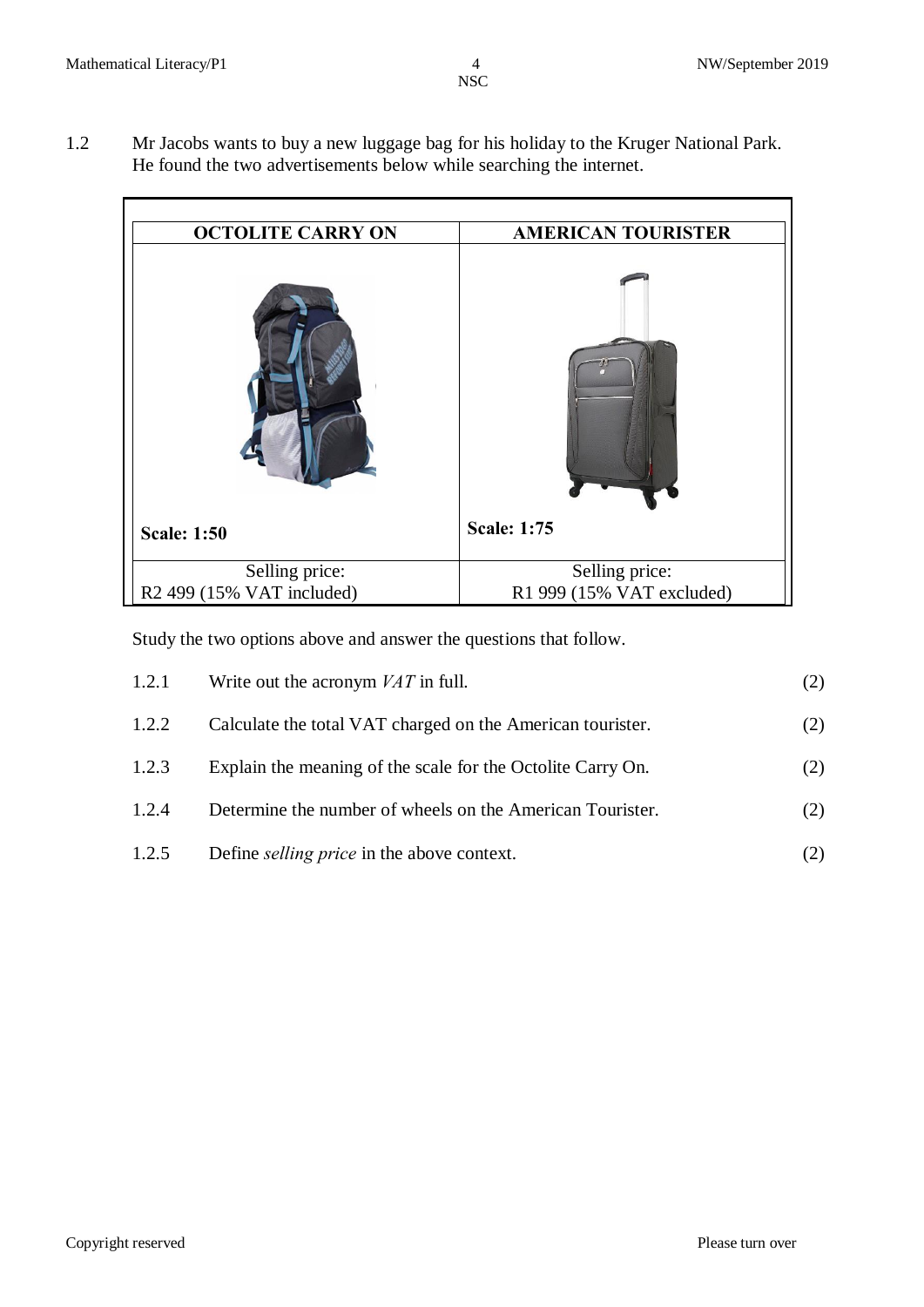1.3 The pie chart below indicates the percentages of people who visited the Kruger National Park from five different South African Provinces. In 2018, the Kruger National Park was visited by 1 659 793 people, from these five different provinces.



[*Source : Adapted from www.iol.co.za/travel*]

Study the pie chart and information above and answer the questions that follow.

| 1.3.1 | Write down the total number of visitors to the Kruger National Park for 2018<br>in words.                                                              | (2)                      |
|-------|--------------------------------------------------------------------------------------------------------------------------------------------------------|--------------------------|
| 1.3.2 | Identify the province with the highest number of visitors to the Kruger<br>National Park in 2018.                                                      | (2)                      |
| 1.3.3 | Calculate the total number of visitors from KwaZulu-Natal to the Kruger<br>National Park in 2018.                                                      | (2)                      |
| 1.3.4 | Write as a ratio, the percentage of visitors from the Western Cape to the<br>percentage of visitors from the Eastern Cape, in the simplest form.       | (2)                      |
| 1.3.5 | Determine the probability of randomly selecting a visitor to the Kruger<br>National Park, from the data provided above, who comes from the Free State. | (2)<br>$\left 32\right $ |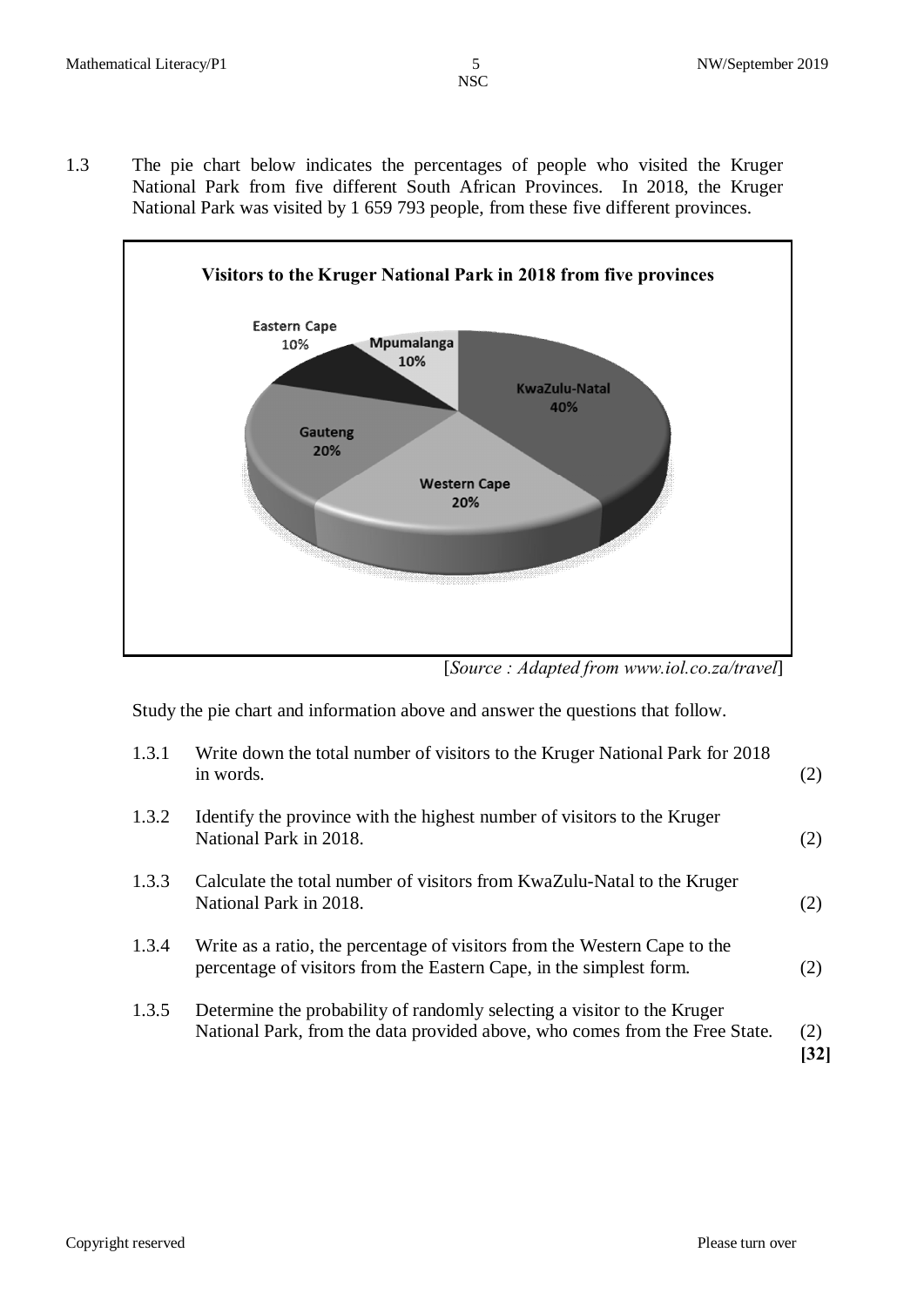#### **QUESTION 2**

2.1 Mr Fortune receives a statement from the bank every month with regards to the vehicle that he purchased. The cash price of the vehicle was R151 140. Since Mr Fortune didnet have enough cash, he bought the car on hire-purchase. An example of one of his statements is given in ANNEXURE A. Study ANNEXURE A and answer the questions that follow.

| 2.1.1 | Write down the street name used on this statement.                                                                | (2) |
|-------|-------------------------------------------------------------------------------------------------------------------|-----|
| 2.1.2 | Calculate the number of days included in this statement period.                                                   | (2) |
| 2.1.3 | How many instalments has Mr Fortune paid, according to this statement?                                            | (2) |
| 2.1.4 | The NCA service fee includes 15% VAT. Calculate the amount of VAT<br>charged on this service fee amount.          | (3) |
| 2.1.5 | Show how the outstanding capital balance value of R71 350,23 was calculated.                                      | (2) |
| 2.1.6 | Calculate the total amount of money that Mr Fortune will pay for the car over<br>the full term of the loan.       | (3) |
| 2.1.7 | Hence, calculate the total amount of money that Mr Fortune would have saved<br>if he had bought the car for cash. | (3) |

2.2 Kevin washes cars at a carwash over weekends to save money for his December holiday. Kevin draws the following table in his planning:

| <b>TABLE 1: Income from washing cars</b> |      |      |                                    |             |    |
|------------------------------------------|------|------|------------------------------------|-------------|----|
| <b>Month</b>                             | June | July | $\mathbf{A} \mathbf{u} \mathbf{g}$ | <b>Sept</b> | Oc |
|                                          |      |      |                                    |             |    |

| Month                 | June | July | Aug | <b>Sept</b> | 0ct | <b>Nov</b> |
|-----------------------|------|------|-----|-------------|-----|------------|
| <b>Number of cars</b> |      |      |     | っっ          | ററ  | 28         |
| Income                | 495  | 765  | 170 | 485         |     | 260        |
| (in Rand)             |      |      |     |             | D   |            |

Use the table to answer the following questions.

2.2.1 Define the term *income*. (2)

2.2.2 Complete the following formula to calculate the income received per car washed.

*Income (in Rand)* =  $... \times ...$  (2)

| 2.2.3 | Is this an example of direct or indirect proportion? Explain your answer. | (2) |
|-------|---------------------------------------------------------------------------|-----|
| 2.2.4 | Calculate the missing values of $A$ and $B$ in the table.                 | (4) |

2.2.5 Calculate his total income from June to November. (2)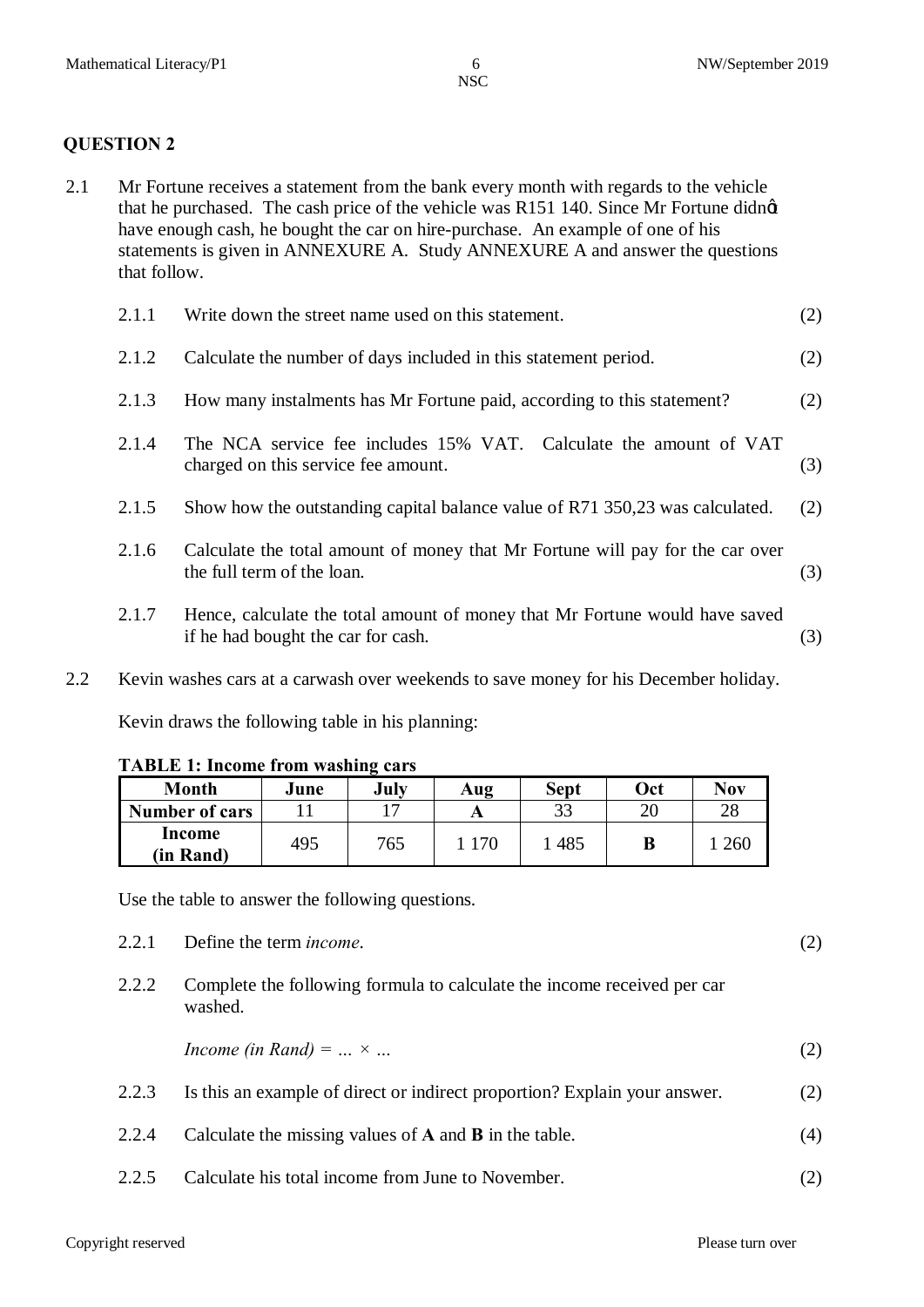- 2.3 Kevin and Joan have decided to visit Phuket (Thailand) during their December holiday.
	- 2.3.1 Kevin and Joan are planning on taking R10 000 each as spending money. Convert their total spending money to Thai Baht. Use the exchange rate: **R0,438 per Thai Baht** (3)
	- 2.3.2 Joan deposited R15 000 in an account at More Money Bank, 2 years ago. The bank charged 7,8% simple interest per annum. Calculate the total amount that the bank paid out after two years. (4)
	- 2.3.3 The holiday package did not include drinks and transport on Phuket Island. TABLE 2 below shows the cost of drinks.

#### **TABLE 2: Cost of drinks**

|               | Cost per person (in Rand) |
|---------------|---------------------------|
| <b>Drinks</b> | $\vert$ R12, 00 per drink |

Kevin and Joan agreed that each person may have one drink three times daily during their 7 day stay at the B-Lay Tong Phuket Hotel. Calculate how much (in Rand) they will both spend on drinks for their entire stay.  $(3)$ 

**[39]**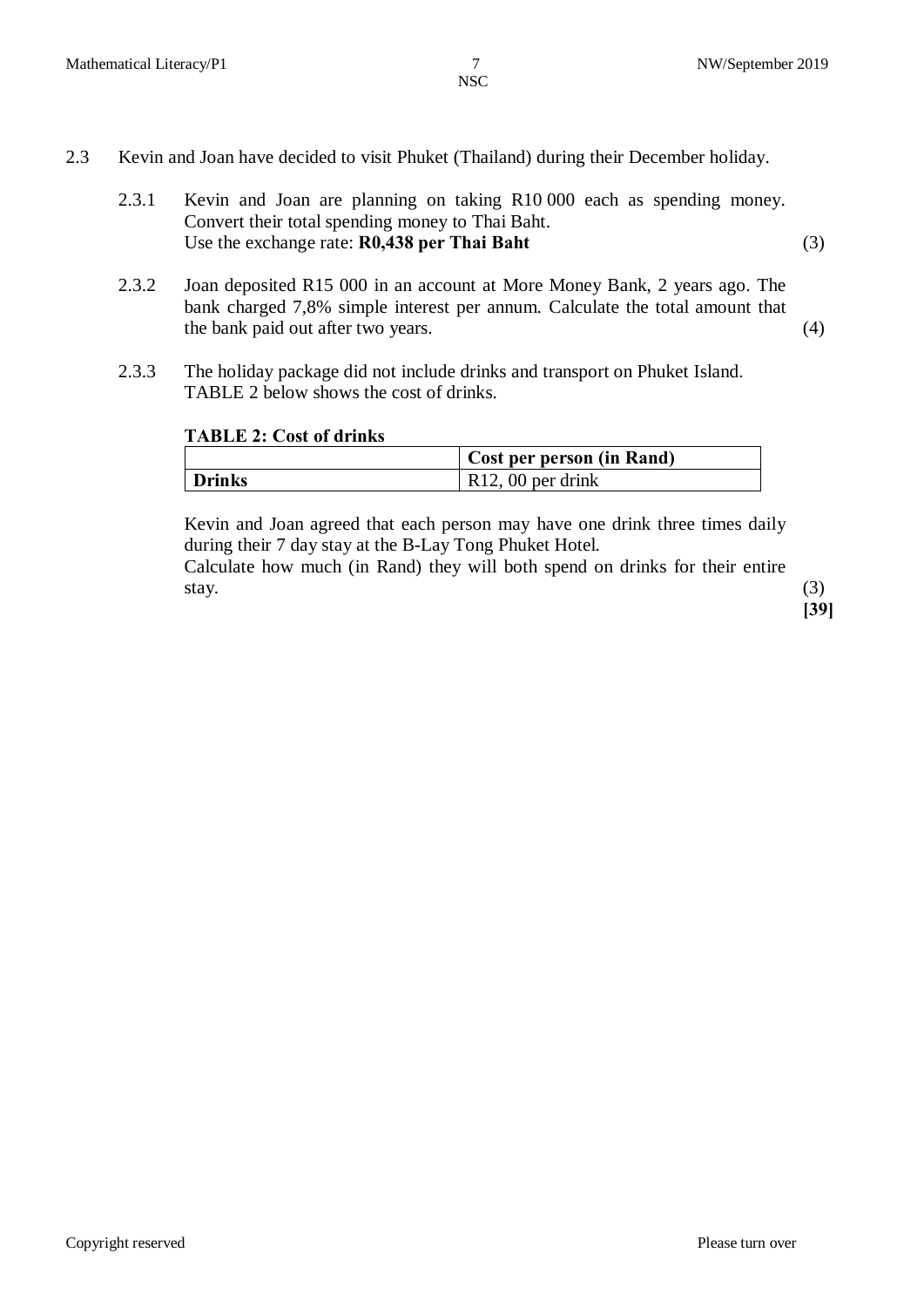## **QUESTION 3**

3.1 Magic cubes were popular 3D puzzle toys in the 1980s. Study the two magic cubes below and anwer the questions that follow.



- 3.1.1 Calculate the radius of the cylindrical magic cube if the diameter is 67mm. (2)
- 3.1.2 Calculate the total volume of the cylindrical magic cube in  $mm<sup>3</sup>$ .

The following formula may be used:

Volume of cylinder = 
$$
\pi \times
$$
 radius × radius × height, where  $\pi = 3,142$  (3)

3.1.3 Calculate the total surface area of the cubic magic cube in  $mm<sup>2</sup>$ .

The following formula may be used:

**Total surface area = side × side × 6** (3)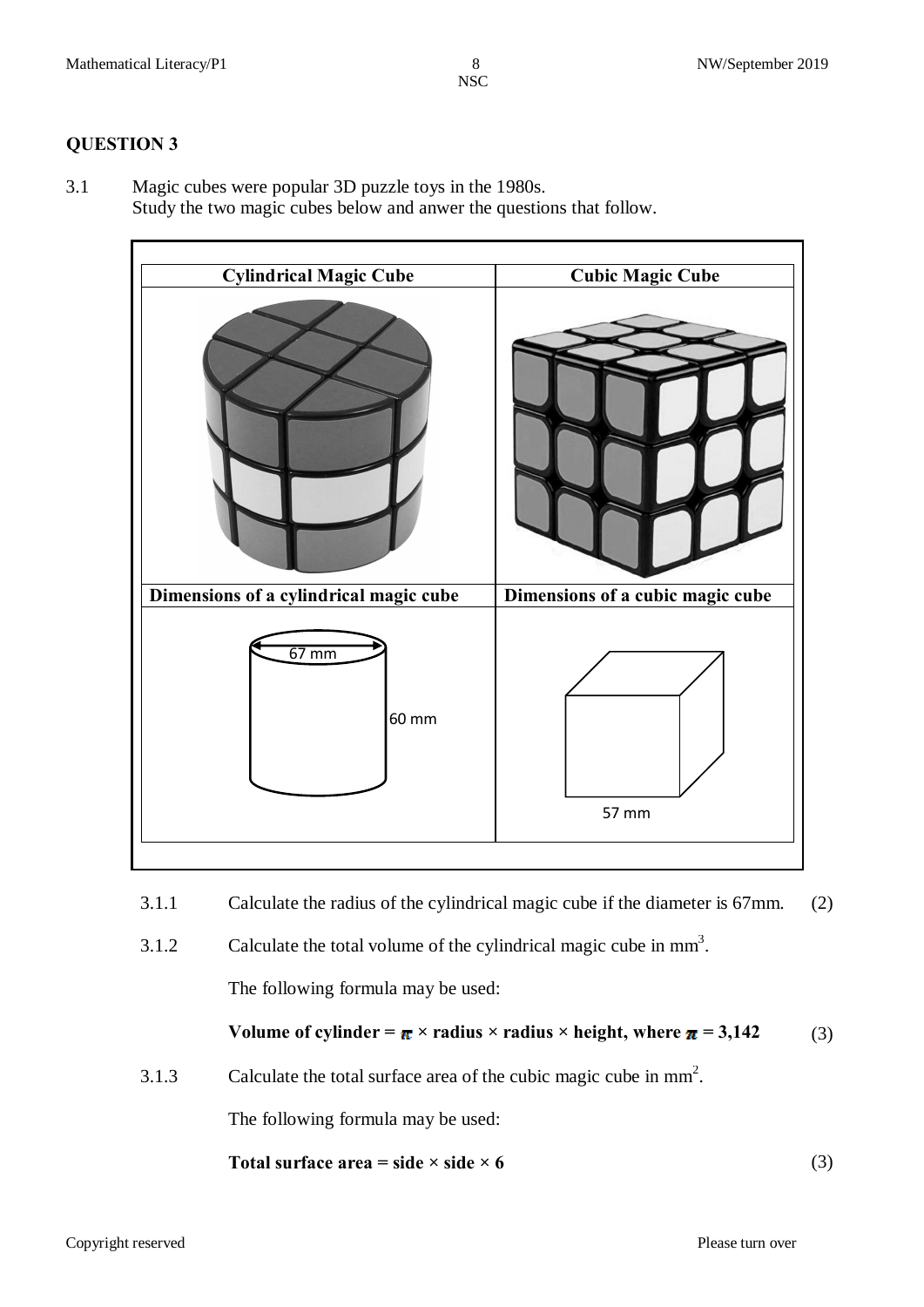3.2 The table below represents the time taken by a player and teams to solve a magic cube. Study the table below and answer the questions that follow.

# **TAKE NOTE:**

- **Player time** is the time taken by a player to solve the magic cube once.
- · **Team time** is the total time taken by all players in a team to solve a magic cube once.

| Rank                                               | <b>Player</b> | <b>Player time</b> | Rank           | Team                        | <b>Team time</b>      |
|----------------------------------------------------|---------------|--------------------|----------------|-----------------------------|-----------------------|
|                                                    | Zoë           | 10,8 seconds       |                | A                           | 6 minutes 53 seconds  |
| 2                                                  | Enrique       | 13,6 seconds       | $\overline{2}$ | <sub>B</sub>                | 7 minutes 44 seconds  |
| 3                                                  | Thabang       | 16,1 seconds       | 3              | $\mathcal{C}_{\mathcal{C}}$ | 9 minutes 11 seconds  |
| $\overline{4}$                                     | Koos          | 23,1 seconds       | $\overline{4}$ | D                           | 9 minutes 17 seconds  |
| 5                                                  | Bongani       | 23,2 seconds       | 5              | E                           | 9 minutes 23 seconds  |
| 6                                                  | Lee           | 23,9 seconds       | 6              | F                           | 9 minutes 28 seconds  |
|                                                    | Thulani       | 24,3 seconds       | 7              | G                           | 9 minutes 41 seconds  |
| 8                                                  | Liam          | 24,8 seconds       | 8              | H                           | 9 minutes 49 seconds  |
| 9                                                  | Gregory       | 26,7 seconds       | 9              | I                           | 9 minutes 59 seconds  |
| 10                                                 | Olivia        | 29,3 seconds       | 10             | J                           | 10 minutes 13 seconds |
| [Source: Adapted from: www.mindgamers.redbull.com] |               |                    |                |                             |                       |

- 3.2.1 Convert the A teamos time taken to solve the magic cube to seconds. (2)
- 3.2.2 Calculate the total time taken by the ten players to solve the magic cube. Give your answer in minutes and seconds. (4)
- 3.3 The chocolate below was given to all participants at the competition. Study the diagrams below and answer the questions that follow.



3.3.1 Calculate the total area of all the rectangular sides of the chocolate pack.

| You may use the following formula: |  |
|------------------------------------|--|
| $Area = Length \times Width$       |  |

3.3.2 Calculate the perimeter of ONE triangle in mm. (3)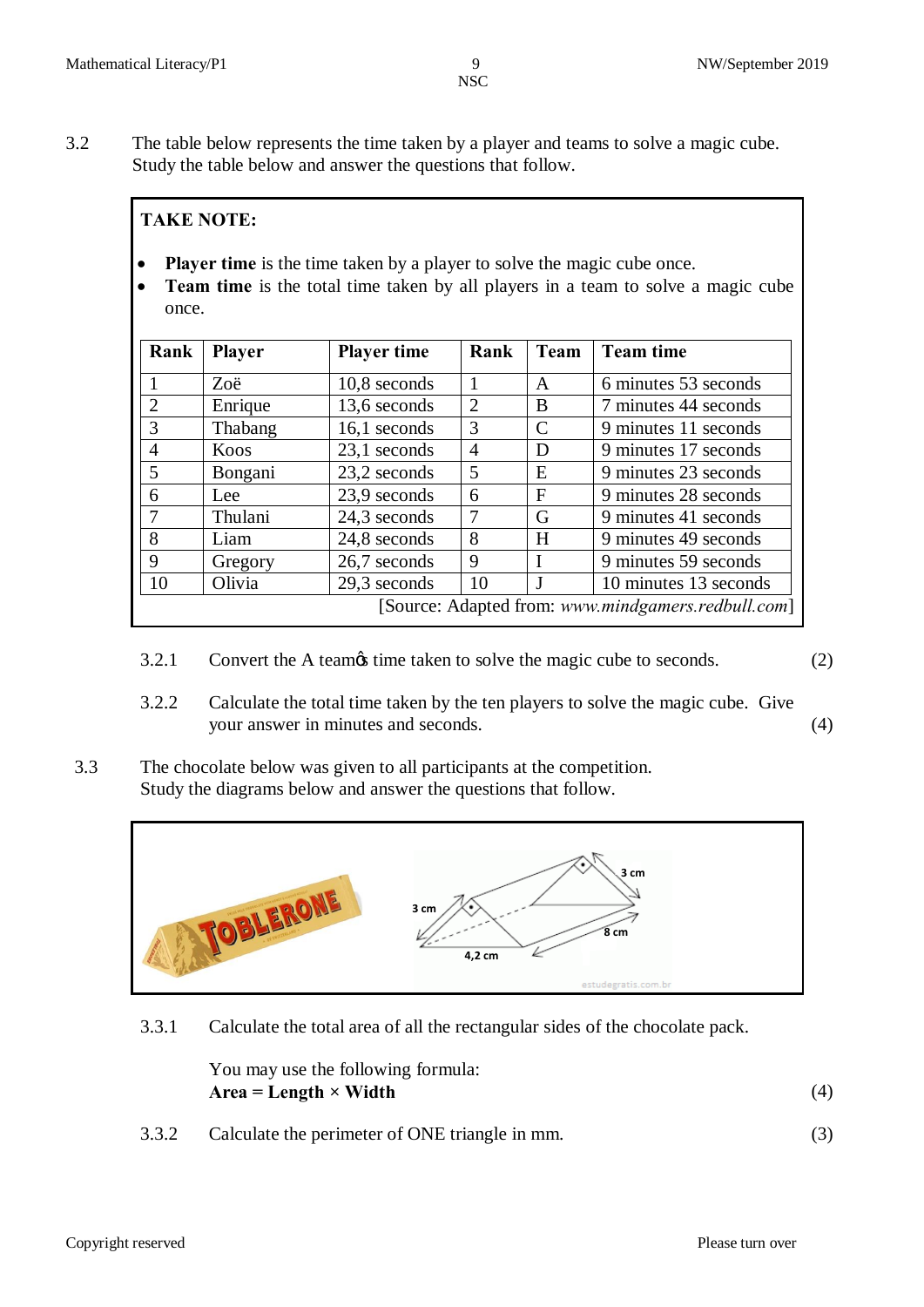3.4 Study the ingredients below which are used to make fatcakes and answer the questions that follow.



- 3.4.1 If one cup = 250 ml, calculate the total amount of flour used to make 48 fatcakes, in ml. (2)
- 3.4.2 In the cooking instructions, it states that the oil in the pan must be heated to 375 °F.

Convert 375 °F to °C. Round-off your answer to the nearest ten.

The following formula may be used:

$$
{}^{\circ}C = ({}^{\circ}F - 32^{\circ}) \div 1,8 \tag{2}
$$

3.4.3 How many tablespoons of sugar will be needed to make 72 fatcakes? (2) **[27]**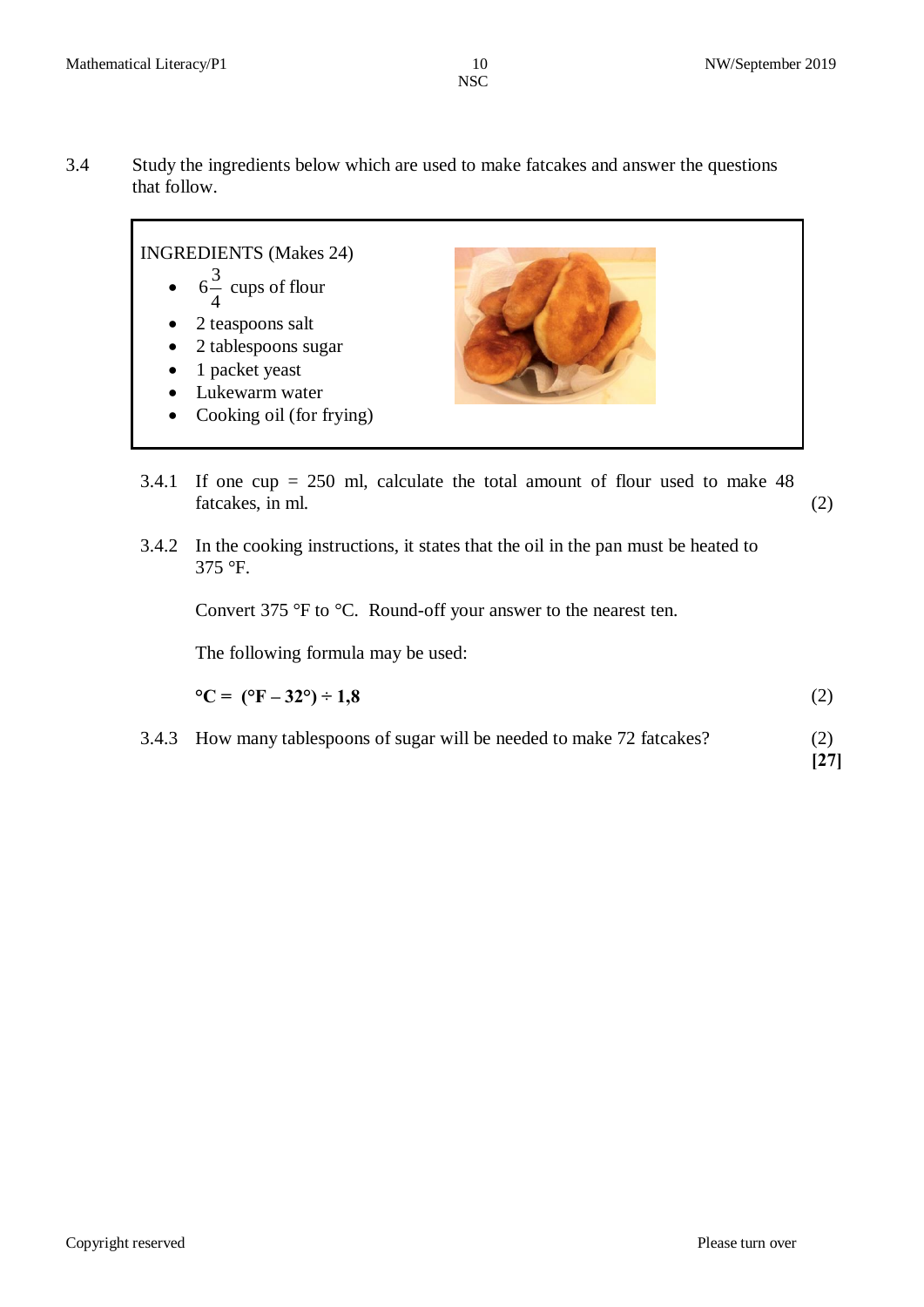# **QUESTION 4**

| Kevin and Joan will fly to the Kruger National Park from Johannesburg.<br>4.1<br>Refer to<br>ANNEXURE B in the ADDENDUM to answer the following questions. |         |                                                                                                                                                                                                                           |             |
|------------------------------------------------------------------------------------------------------------------------------------------------------------|---------|---------------------------------------------------------------------------------------------------------------------------------------------------------------------------------------------------------------------------|-------------|
|                                                                                                                                                            | 4.1.1   | In which general direction is Hoedspruit from Johannesburg?                                                                                                                                                               | (2)         |
|                                                                                                                                                            | 4.1.2   | How long will it take Kevin and Joan to fly from Johannesburg to Phalaborwa?                                                                                                                                              | (2)         |
|                                                                                                                                                            | 4.1.3   | If Kevin and Joan fly from Johannesburg Airport at 06:59, at what time will they<br>arrive at Phalaborwa airport?                                                                                                         | (2)         |
|                                                                                                                                                            | 4.1.4   | The average speed of an Airbus A380 is 900 km/h. If it takes 50 minutes for the<br>Airbus to travel from Johannesburg to Nelspruit, determine the distance that it<br>travels.                                            |             |
|                                                                                                                                                            |         | You may use the formula:                                                                                                                                                                                                  |             |
|                                                                                                                                                            |         | $\text{Speed} = \frac{\text{Distance (in km)}}{\text{Time (in hours)}}$                                                                                                                                                   | (4)         |
|                                                                                                                                                            | 4.1.5   | Determine the probability of randomly selecting a 1-hour flight. Give your<br>answer as a percentage.                                                                                                                     | (3)         |
| 4.2                                                                                                                                                        | follow. | Study the seating plan of an airplane on ANNEXURE C and answer the questions that                                                                                                                                         |             |
|                                                                                                                                                            | 4.2.1   | How many exit doors are indicated on the seating plan?                                                                                                                                                                    | (2)         |
|                                                                                                                                                            | 4.2.2   | Write down the row numbers of the Economy Plus class seats that have in-seat<br>power.                                                                                                                                    | (2)         |
|                                                                                                                                                            | 4.2.3   | The actual length of the airplane (from the cockpit to the end of the passenger<br>cabin) is given as 50 m. If the scale of the seating plan is 1:200, calculate the<br>length of the airplane on the seating plan in mm. | (4)<br>[21] |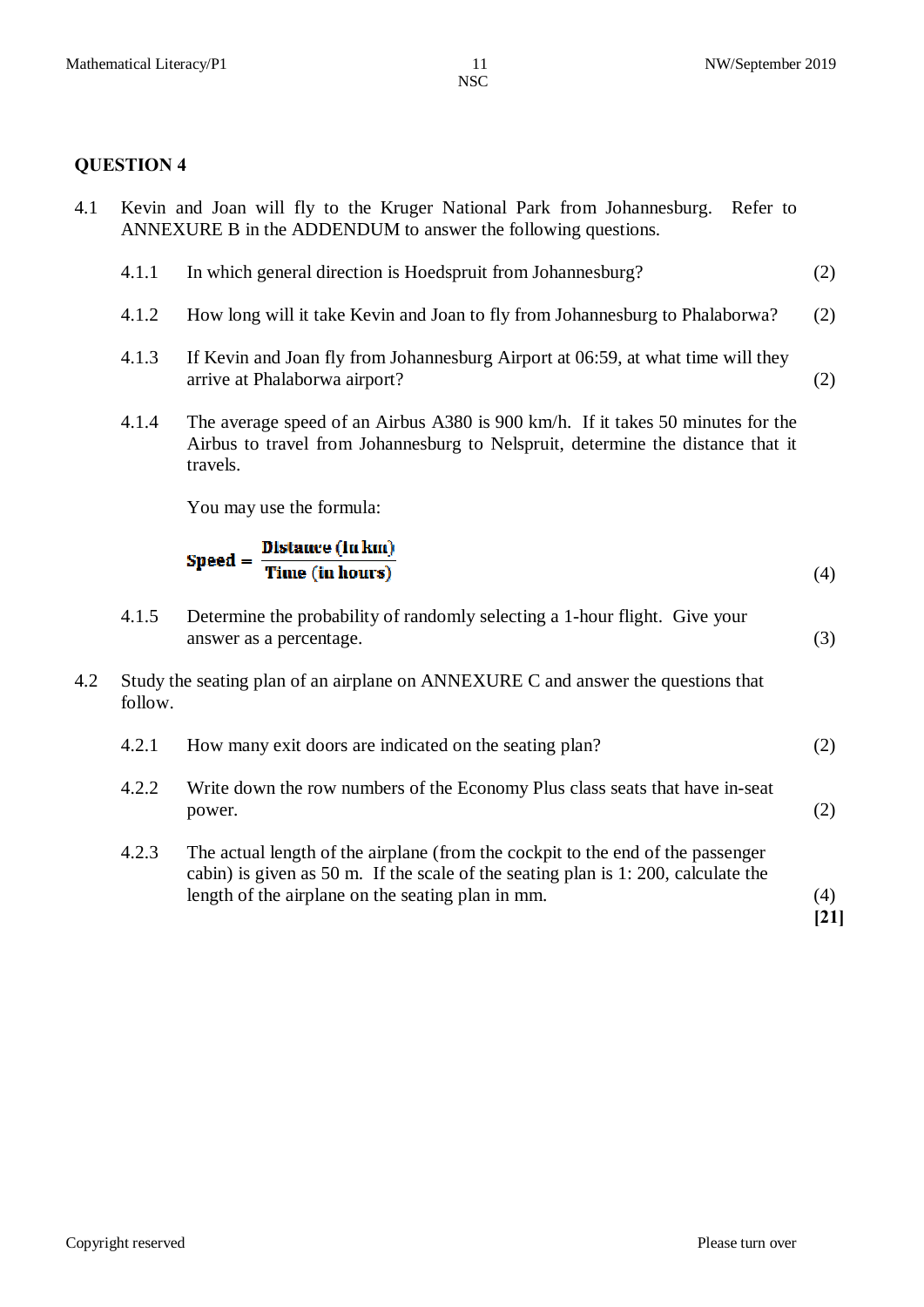## **QUESTION 5**

5.1 The data in the tables below represent the distance (in km) that the learners from Exhibition High School walked to school the morning before a Mathematical Literacy test and the marks (out of 50) that they obtained for the test.

Use the data below to answer the questions that follow.

#### **TABLE 3: Distance (in km) walked by learners**

| ሰ ኅ<br>$\mathbf{v},\mathbf{v}$ | 0,5    | ∪າ⊽  |     | 0,25 |
|--------------------------------|--------|------|-----|------|
| 0,75                           | — مو ⊥ |      |     | 1,8  |
| ∠.⊣                            | 49J    | ∪,∠  | 0,8 | 2,0  |
|                                |        | 0,75 | U.S | Le∠  |
| ∡•ب                            | 0,8    | U,J  |     | 1,8  |

#### **TABLE 4: Marks obtained for the test**

| 40       | 38 | 27                             | ኃሰ<br>JU  | 39 |
|----------|----|--------------------------------|-----------|----|
| 34       | 29 | 1 Л                            | 27<br>,,, | 25 |
| 20       | 28 | $\overline{\phantom{a}}$<br>πυ | 33        |    |
| 15       | 25 | 38                             | 4U        | 30 |
| 10<br>LΟ | 30 | 30                             | 28        | 28 |

|     | 5.1.1 | Identify the SECOND shortest distance walked by a learner.                                                                                                                                | (2) |
|-----|-------|-------------------------------------------------------------------------------------------------------------------------------------------------------------------------------------------|-----|
|     |       | 5.1.2 Determine the highest mark scored by a learner.                                                                                                                                     | (2) |
|     | 5.1.3 | Name ONE data collection instrument used to collect this data.                                                                                                                            | (2) |
|     | 5.1.4 | Determine the median of the test marks.                                                                                                                                                   | (3) |
|     | 5.1.5 | Determine the mode of the test marks.                                                                                                                                                     | (2) |
|     | 5.1.6 | Calculate the mean mark for this test.                                                                                                                                                    | (3) |
|     | 5.1.7 | Is the data in the table regarding the distance walked by learners, an example of<br>continuous or descrete data?                                                                         | (2) |
| 5.2 |       | Use the distance values from TABLE 3 above to complete the frequency table on the<br>ANSWER SHEET at the back of this question paper. Hand in this ANSWER SHEET<br>with your ANSWER BOOK. | (5) |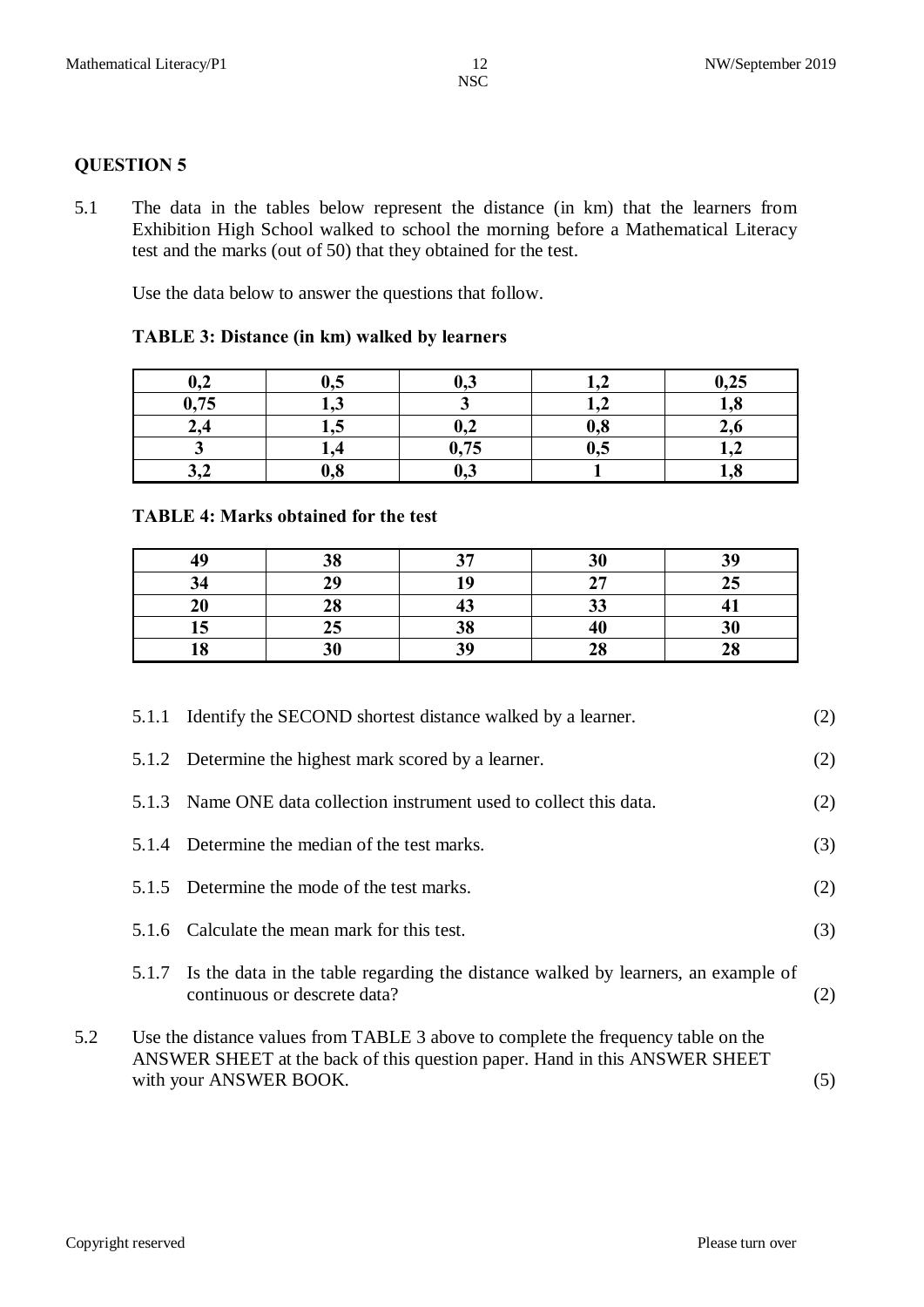5.3 Study the 5-number summary below to calculate the Interquartile Range (IQR) for the marks obtained by these learners.

| Minimum<br>mark |  | <b>Maximum</b><br>mark |             |
|-----------------|--|------------------------|-------------|
| ∸               |  |                        | $\sim$<br>ັ |

- 5.4 Calculate the percentage of learners who failed the test if the pass mark for the test  $is 25 out of 50.$  (3)
- 5.5 Refer to the data in the table regarding the distances walked and marks scored by learners on the previous page to answer questions below.

| 5.5.1 Determine the probability of randomly selecting a learner who walked less |  |
|---------------------------------------------------------------------------------|--|
| than 1 km on the day of the test.                                               |  |

5.5.2 Determine the probability of randomly selecting a learner who scored more than 35 out of 50 for the test. Write your answer as a decimal. (2)

**[31]**

# **TOTAL 150**